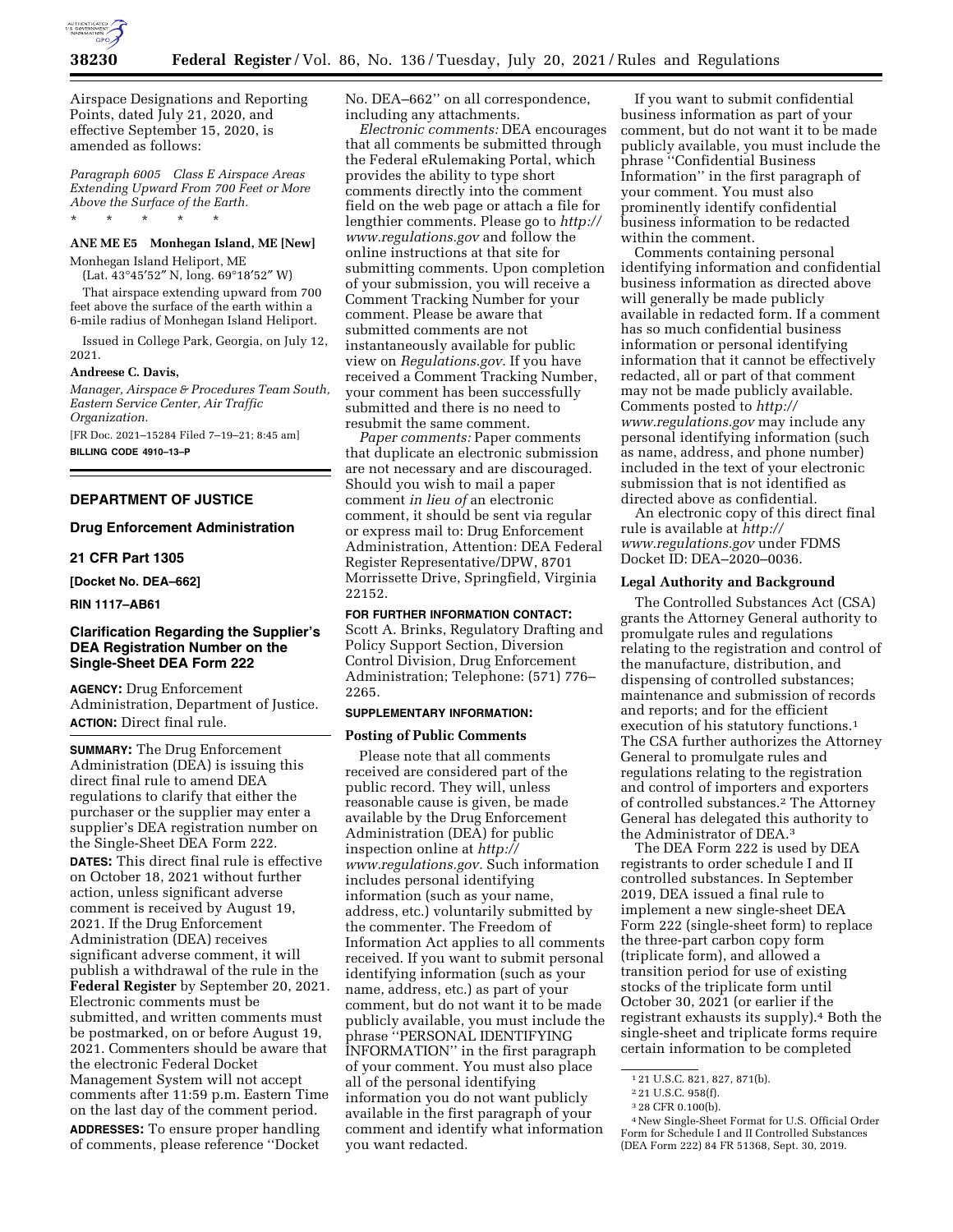pertaining to the supplier (*i.e.,* supplier name, address, and DEA registration number). The final rule set forth a procedure for the supplier filling DEA Forms 222 and providing its DEA registration number, among other things, and specifically provides that ''[a] supplier may fill the order . . . and must record on the original DEA Form 222 its DEA registration number.'' 5

As previously noted, both the singlesheet and triplicate forms require the supplier's DEA registration number to be recorded. On the triplicate form, the field for the supplier's DEA registration number is located within a section titled ''TO BE FILLED IN BY SUPPLIER.'' However, on the single-sheet form, the field for the supplier's DEA registration number is located directly above a section titled ''TO BE FILLED IN BY PURCHASER.'' This has led to some confusion regarding who must record the supplier's DEA registration number on the single-sheet DEA Form 222.

# **Clarification on Completing the Supplier's DEA Registration Number Information**

Since the publication of the singlesheet final rule, DEA has received inquiries regarding whether the purchaser or the supplier should enter the supplier's DEA registration number on the single-sheet form. DEA is amending its regulations to clarify that either the purchaser or the supplier may fill in this information. DEA also notes that the single-sheet form has been slightly modified—and approved by the Office of Management and Budget (OMB) in July 2020—by the addition of a line that separates the field for the supplier's DEA registration number from the field titled, ''PART 2: TO BE FILLED IN BY PURCHASER," in which the supplier's business name and address are recorded. This revised version of the form is being provided to any registrant requesting paper DEA Forms 222 pursuant to 21 CFR 1305.11.

# **Regulatory Analyses**

### *Administrative Procedure Act*

An agency may find good cause to exempt a rule from prior public notice provisions of the Administrative Procedure Act (APA) (5 U.S.C. 553(b)(B)), if it is determined to be unnecessary, impracticable, or contrary to the public interest. This rule clarifies that either the purchaser or supplier may enter the supplier's DEA registration number on the single-sheet DEA Form 222. Furthermore, DEA notes that this rule does not impose any new

requirements as the supplier's DEA registration number is already required to be entered on the single-sheet form.6 Therefore, DEA concludes it is unnecessary to issue this rule for public notice and comment, prior to issuing a final rule, and finds good cause to exempt this rule from the provisions of the APA under 5 U.S.C. 553(b)(B). For the same reasons, DEA has determined that this rule is suitable for direct final rulemaking. Although DEA does not expect to receive significant adverse comment on this rule, DEA has decided to allow for public comment. If DEA receives significant adverse comment within 30 days of the publication of this final rule, it will publish a timely withdrawal of the rule in the **Federal Register**.

*Executive Orders 12866 (Regulatory Planning and Review) and 13563 (Improving Regulation and Regulatory Review)* 

This direct final rule was developed in accordance with the principles of Executive Orders (E.O.) 12866 and 13563. E.O. 12866 directs agencies to assess all costs and benefits of available regulatory alternatives and, if regulation is necessary, to select regulatory approaches that maximize net benefits (including potential economic, environmental, public health and safety effects; distributive impacts; and equity). E.O. 13563 is supplemental to and reaffirms the principles, structures, and definitions governing regulatory review as established in E.O. 12866. OMB's Office of Information and Regulatory Affairs (OIRA) has determined that this direct final rule is not a significant regulatory action as defined by E.O. 12866, section 3(f).

### *Analysis of Benefits and Costs*

DEA has analyzed the economic impact of this direct final rule and estimates the annual cost to be \$0. This rule is minor and technical in nature, merely clarifying existing DEA regulations and requirements. Current regulations require the supplier's DEA registration number to be entered on the single-sheet DEA Form 222. Thus, this rule does not impose any new requirement and there is no new cost or labor burden associated with this rule.

While this direct final rule will result in no economic impact on registrants or DEA, DEA believes there are certain benefits of this rule. This rule is expected to enhance clarity as well as flexibility, by clearly stating that either the purchaser or the supplier may enter the supplier's DEA registration number

on the DEA Form 222. While DEA does not have a basis to quantify the benefits, DEA believes the benefits are real and welcomed by the affected registrants.

# *Executive Order 12988, Civil Justice Reform*

This direct final rule meets the applicable standards set forth in sections 3(a) and 3(b)(2) of E.O. 12988 to eliminate drafting errors and ambiguity, minimize litigation, provide a clear legal standard for affected conduct, and promote simplification and burden reduction.

# *Executive Order 13132, Federalism*

This direct final rule does not have federalism implications warranting the application of E.O. 13132. The direct final rule does not have substantial direct effects on the States, on the relationship between the national government and the States, or on the distribution of power and responsibilities among the various levels of government.

# *Executive Order 13175, Consultation and Coordination With Indian Tribal Governments*

This direct final rule does not have tribal implications warranting the application of E.O. 13175. It does not have substantial direct effects on one or more Indian tribes, on the relationship between the Federal government and Indian tribes, or on the distribution of power and responsibilities between the Federal government and Indian tribes.

### *Regulatory Flexibility Act*

The Regulatory Flexibility Act (RFA) (5 U.S.C. 601–612) applies to rules that are subject to notice and comment under section 553(b) of the APA or other laws. As explained above, DEA determined that there is good cause to exempt this direct final rule from notice and comment. Consequently, the RFA does not apply to this direct final rule.

#### *Unfunded Mandates Reform Act of 1995*

In accordance with the Unfunded Mandates Reform Act (UMRA) of 1995, 2 U.S.C. 1501 *et seq.,* DEA has determined that this action would not result in any Federal mandate that may result in the expenditure by State, local, and tribal governments, in the aggregate, or by the private sector, of \$100 million or more (adjusted annually for inflation) in any one year. Therefore, neither a Small Government Agency Plan nor any other action is required under UMRA of 1995.

<sup>5</sup> 21 CFR 1305.13(b). 6 21 CFR 1305.13(b).